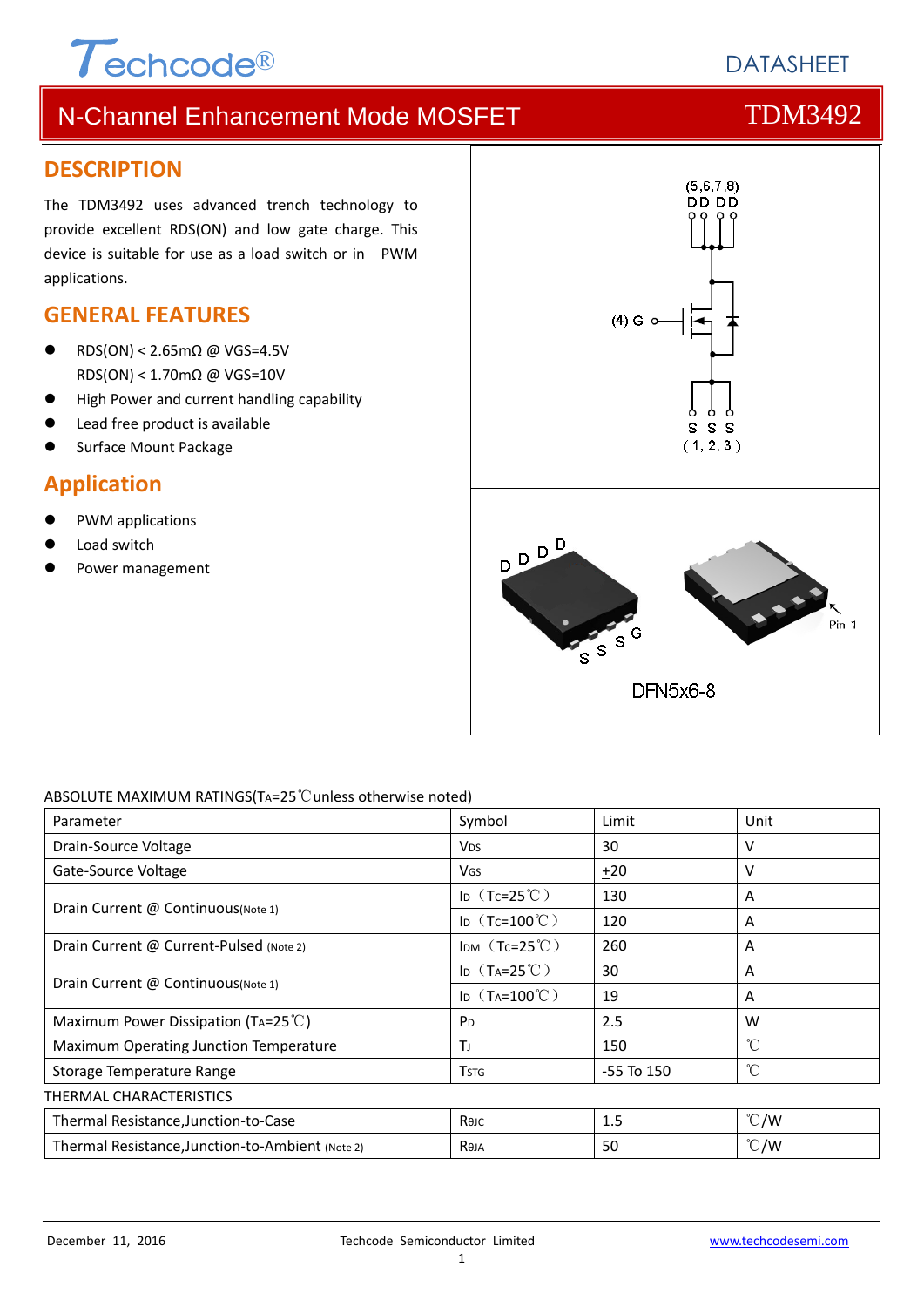

#### **ELECTRICAL CHARACTERISTICS (TA=25**℃**unless otherwise noted)**

| Parameter                                 | Symbol                   | Condition                                          | Min                      | Typ            | Max                      | Unit      |  |  |  |
|-------------------------------------------|--------------------------|----------------------------------------------------|--------------------------|----------------|--------------------------|-----------|--|--|--|
| OFF CHARACTERISTICS                       |                          |                                                    |                          |                |                          |           |  |  |  |
| Drain-Source Breakdown Voltage            | <b>BV</b> <sub>DSS</sub> | VGS=0V ID=250µA                                    | 30                       | $\blacksquare$ | $\blacksquare$           | V         |  |  |  |
| Zero Gate Voltage Drain Current           | <b>IDSS</b>              | VDS=24V, VGS=0V                                    | $\overline{\phantom{0}}$ | $\blacksquare$ | $\mathbf{1}$             | $\mu$ A   |  |  |  |
| Gate-Body Leakage Current                 | lgss                     | VGS=±20V,VDS=0V                                    | $\overline{a}$           | $\blacksquare$ | ±100                     | nA        |  |  |  |
| <b>ON CHARACTERISTICS (Note 3)</b>        |                          |                                                    |                          |                |                          |           |  |  |  |
| <b>Gate Threshold Voltage</b>             | VGS(th)                  | VDS=VGS, ID=250µA                                  | 1.4                      | 1.7            | 2.4                      | $\vee$    |  |  |  |
| Drain-Source On-State Resistance          | R <sub>DS</sub> (ON)     | VGS=4.5V, ID=15A                                   | L.                       | 2.15           | 2.65                     | $m\Omega$ |  |  |  |
|                                           |                          | VGS=10V, ID=20A                                    | L.                       | 1.60           | 1.70                     | $m\Omega$ |  |  |  |
| <b>DYNAMIC CHARACTERISTICS (Note4)</b>    |                          |                                                    |                          |                |                          |           |  |  |  |
| Input Capacitance                         | Ciss                     | V <sub>DS</sub> =15V,V <sub>GS</sub> =0V, F=1.0MHz | $\overline{\phantom{a}}$ | 2685           | $\mathbb{L}$             | PF        |  |  |  |
| <b>Output Capacitance</b>                 | Cos <sub>S</sub>         |                                                    | $\overline{a}$           | 1763           | $\blacksquare$           | PF        |  |  |  |
| Reverse Transfer Capacitance              | Crss                     |                                                    | $\blacksquare$           | 201            | $\blacksquare$           | PF        |  |  |  |
| <b>SWITCHING CHARACTERISTICS (Note 4)</b> |                          |                                                    |                          |                |                          |           |  |  |  |
| Turn-on Delay Time                        | $td($ on $)$             | VDS=21V, RL=3.7Ω, VGEN=10V,                        | $\overline{a}$           | 11.2           | $\bar{\phantom{a}}$      | nS        |  |  |  |
| Turn-on Rise Time                         | tr                       | $RG=2.9 \Omega$ Ip=5.7A                            | $\overline{a}$           | 32             | $\overline{\phantom{a}}$ | nS        |  |  |  |
| Turn-Off Delay Time                       | td(off)                  |                                                    |                          | 44             | $\overline{\phantom{a}}$ | nS        |  |  |  |
| <b>Turn-Off Fall Time</b>                 | tf                       |                                                    | $\blacksquare$           | 14             | $\sim$                   | nS        |  |  |  |
| <b>Total Gate Charge</b>                  | Qg                       | VDS=15V, ID=20A, VGS=4.5V                          | $\blacksquare$           | 22             | $\sim$                   | nC        |  |  |  |
| Gate-Source Charge                        | Qgs                      |                                                    | $\blacksquare$           | 8              | $\overline{\phantom{a}}$ | nC        |  |  |  |
| Gate-Drain Charge                         | Qgd                      |                                                    |                          | 9              | $\overline{a}$           | nC        |  |  |  |
| Body Diode Reverse Recovery Time          | Trr                      | IF=20A, $dl/dt=100A/\mu s$                         | $\overline{a}$           | 50             | $\overline{a}$           | nS        |  |  |  |
| Body Diode Reverse Recovery Charge        | Qrr                      |                                                    | L.                       | 46             | $\overline{a}$           | nC        |  |  |  |
| DRAIN-SOURCE DIODE CHARACTERISTICS        |                          |                                                    |                          |                |                          |           |  |  |  |
| Diode Forward Voltage (Note 3)            | <b>V<sub>SD</sub></b>    | VGS=0V,Is=20A                                      | $\blacksquare$           | 0.81           | 1.1                      | $\vee$    |  |  |  |

NOTES:

1. continue current is limited by bonding wire.

2. Pulse width limited by max. junction temperature.

3. Pulse Test: Pulse Width  $\leq 300$ μs, Duty Cycle  $\leq 2\%$ .

4. Guaranteed by design, not subject to production testing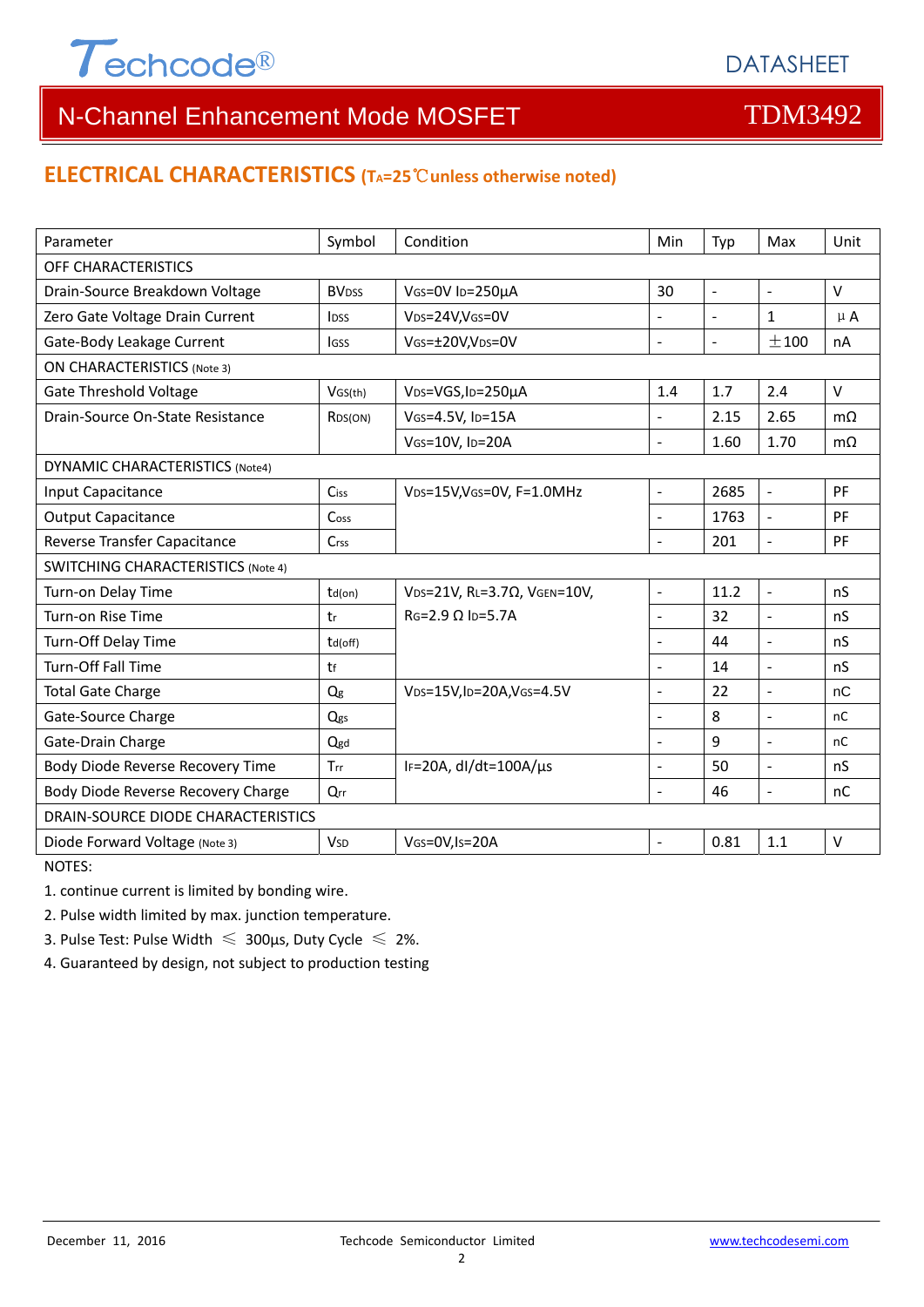

### **Typical Operating Characteristics**





#### **Drain Current**

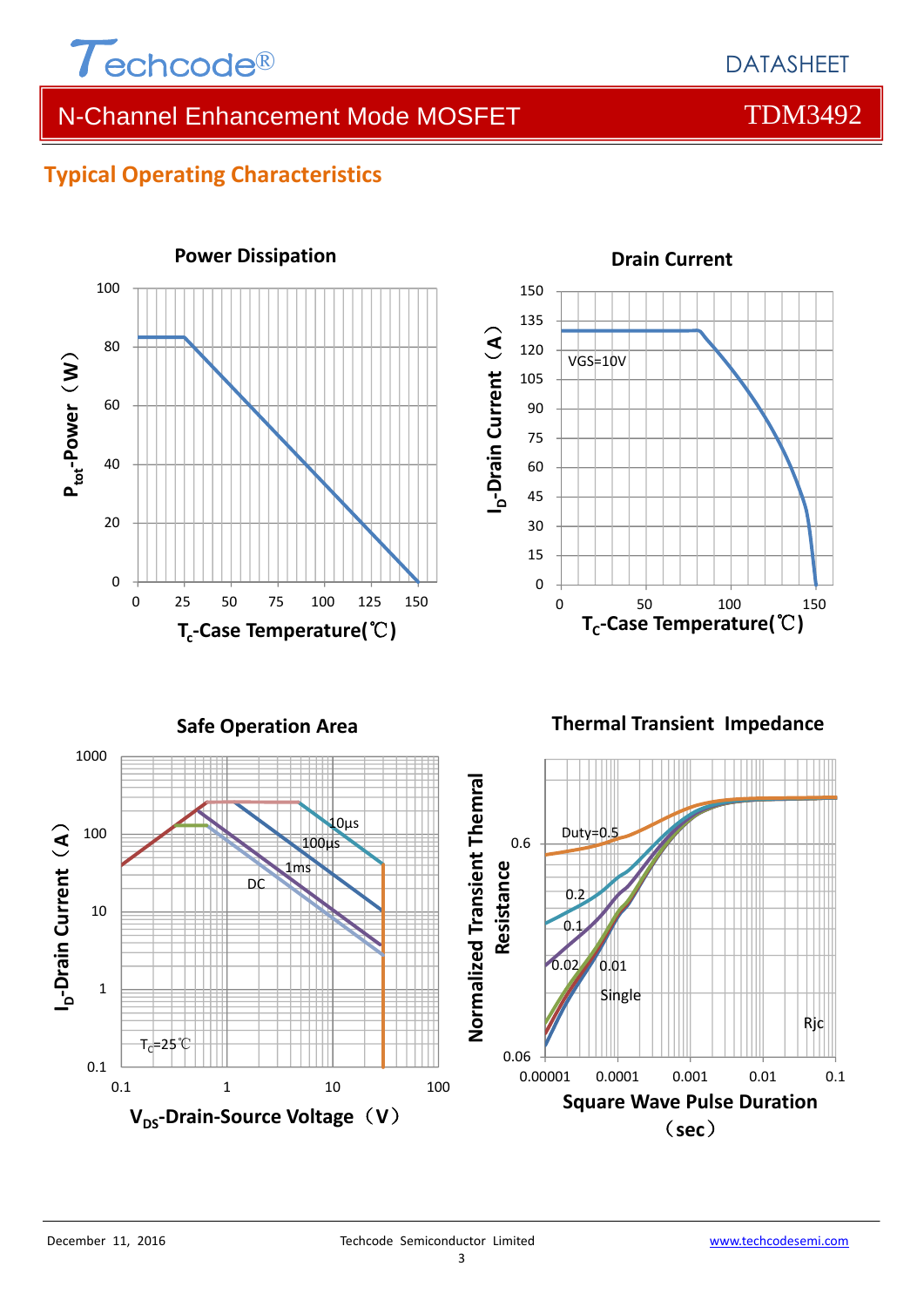

### **Typical Operating Characteristics(Cont.)**





#### **Thermal Transient Impedance**

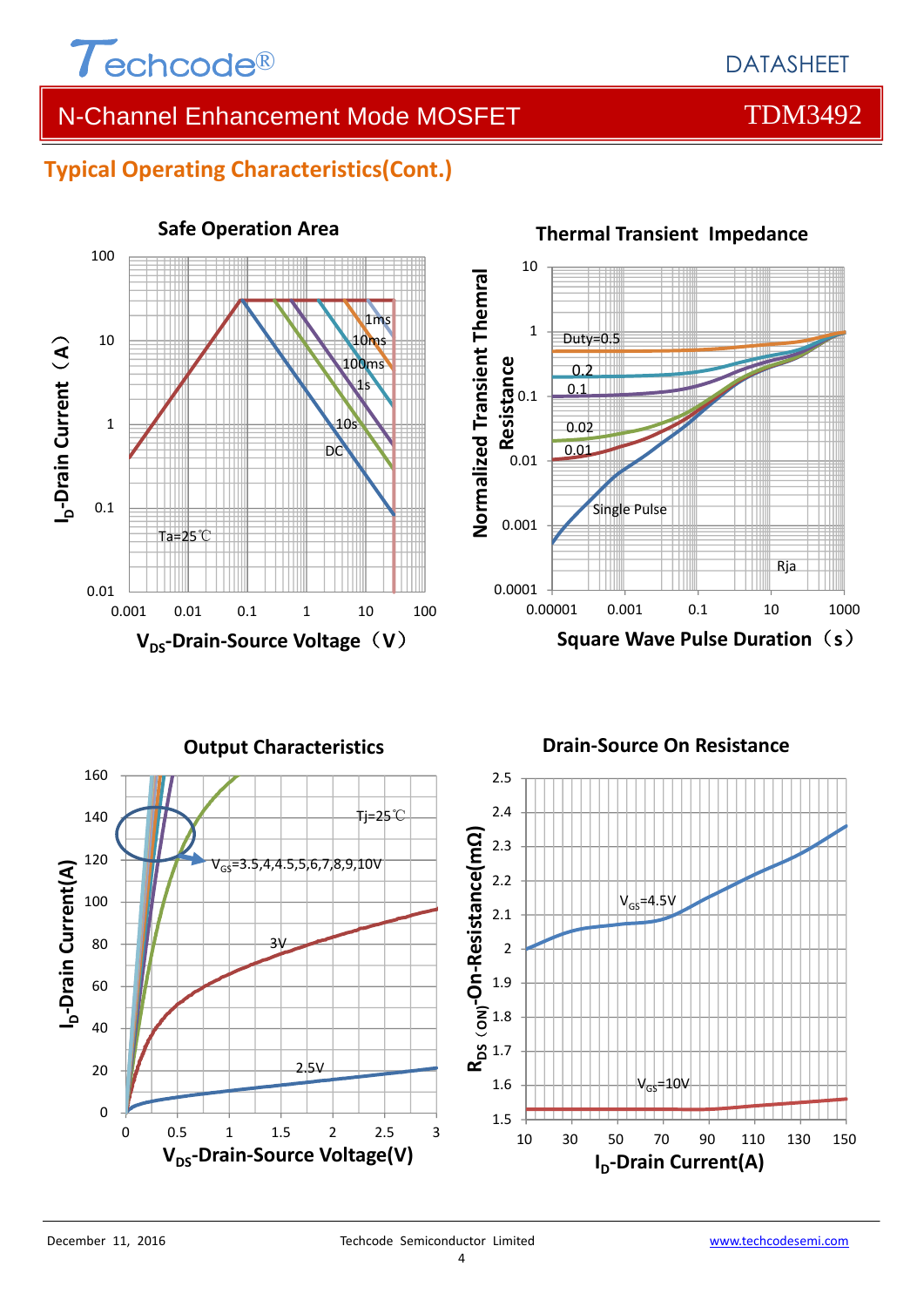

### **Typical Operating Characteristics (Cont.)**



#### **Drain‐Source On Resistance**





#### **Gate Threshold Voltage**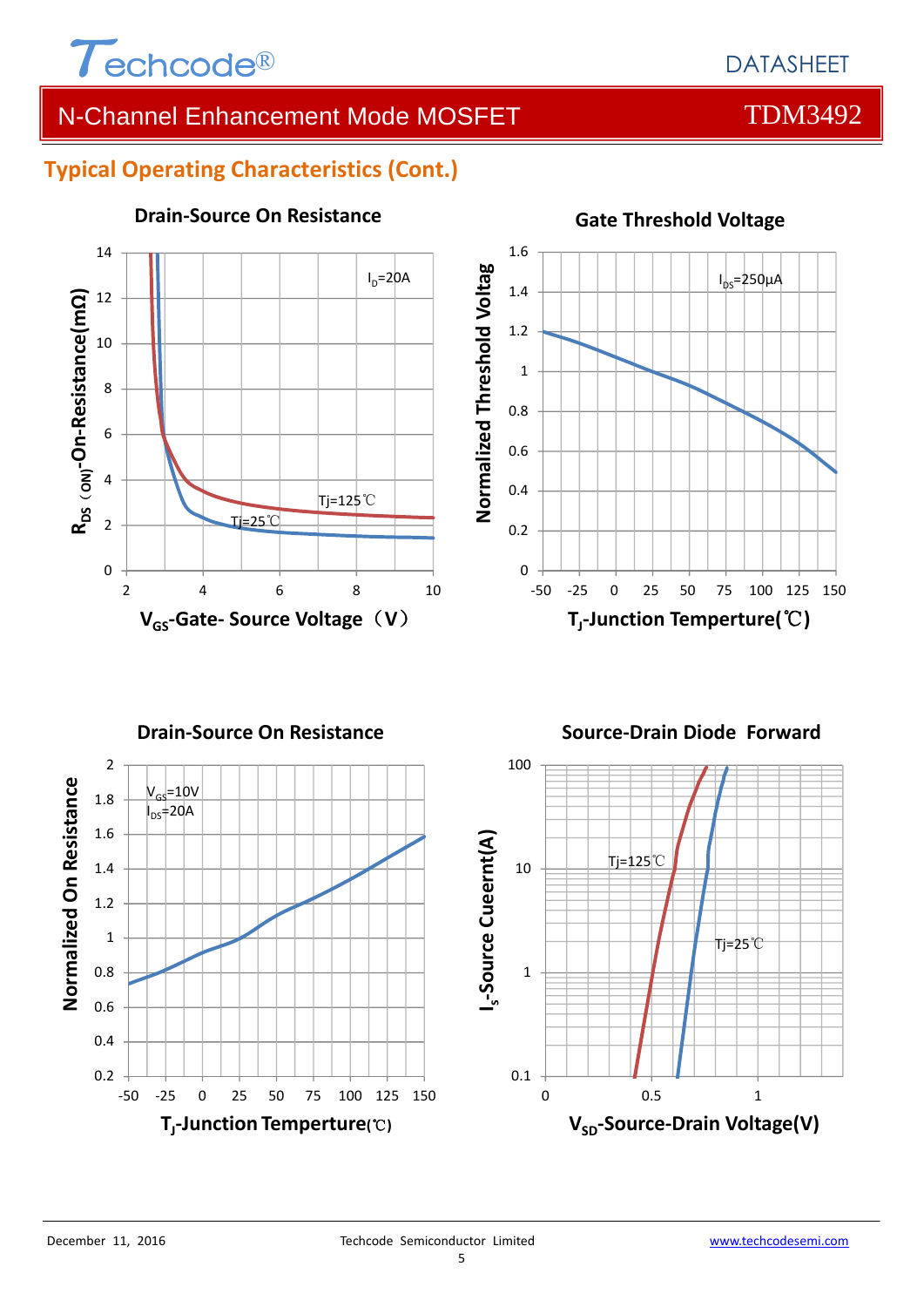

### **Typical Operating Characteristics (Cont.)**





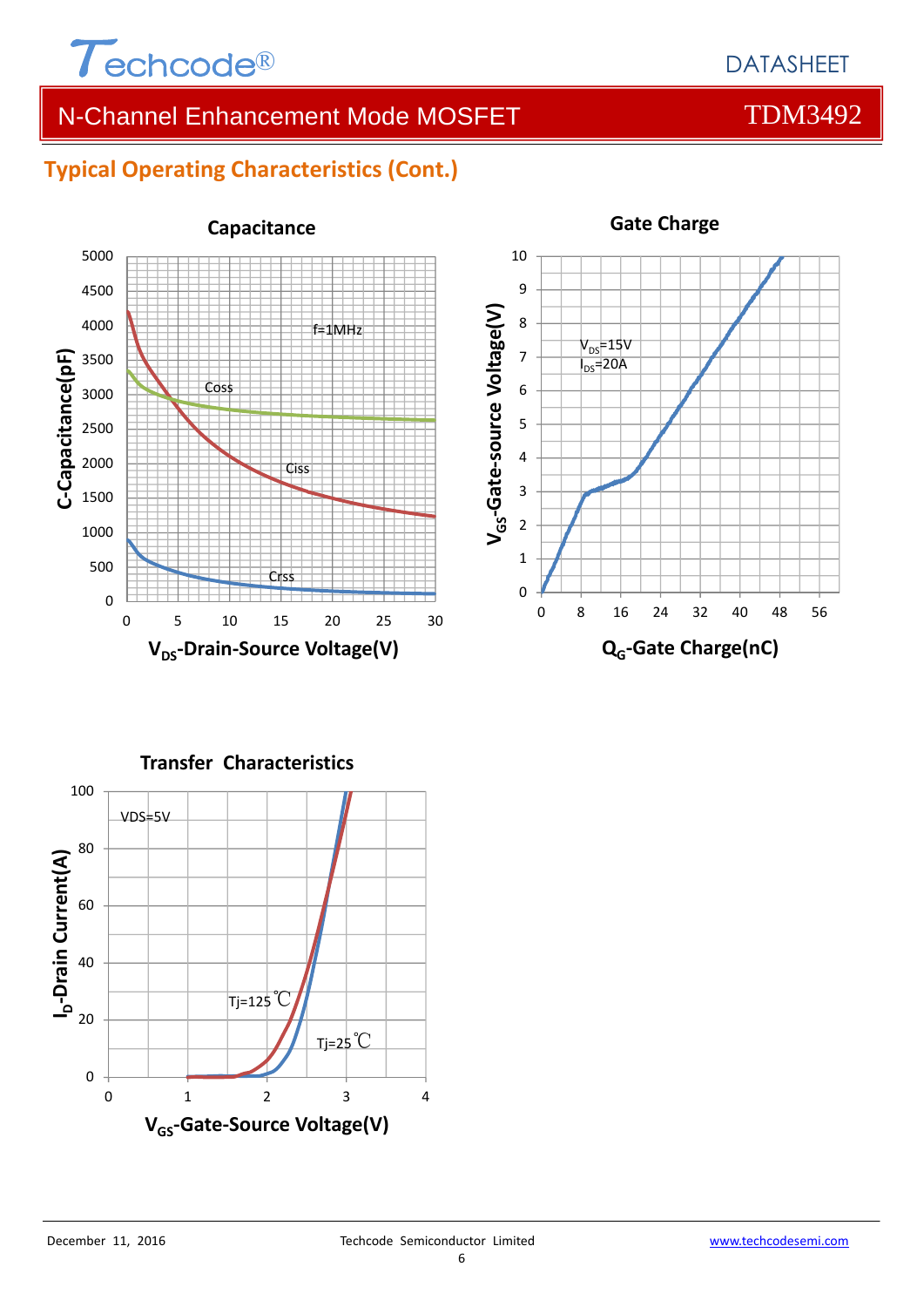





|                | DFN5x6-8 |                    |               |       |  |  |  |
|----------------|----------|--------------------|---------------|-------|--|--|--|
| −0月<0          |          | <b>MILLIMETERS</b> | <b>INCHES</b> |       |  |  |  |
|                | MIN.     | MAX.               | MIN.          | MAX.  |  |  |  |
| А              | 0.90     | 1.20               | 0.035         | 0.047 |  |  |  |
| в              | 0.3      | 0.51               | 0.012         | 0.020 |  |  |  |
| с              | 0.19     | 0.25               | 0.007         | 0.010 |  |  |  |
| D              | 4.80     | 5.30               | 0.189         | 0.209 |  |  |  |
| D1             | 4.00     | 4.40               | 0.157         | 0.173 |  |  |  |
| Е              | 5.90     | 6.20               | 0.232         | 0.244 |  |  |  |
| E1             | 5.50     | 5.80               | 0.217         | 0.228 |  |  |  |
| е              | 1.27 BSC |                    | 0.050 BSC     |       |  |  |  |
| F              | 0.05     | 0.30               | 0.002         | 0.012 |  |  |  |
| F <sub>1</sub> | 0.35     | 0.75               | 0.014         | 0.030 |  |  |  |
| G              | 0.05     | 0.30               | 0.002         | 0.012 |  |  |  |
| G1             | 0.35     | 0.75               | 0.014         | 0.030 |  |  |  |
| н              | 3.34     | 3.9                | 0.131         | 0.154 |  |  |  |
| κ              | 0.762    |                    | 0.03          |       |  |  |  |



Note: 1. Dimension D, D1, D2 and E1 do not include mold flash or protrusions. Mold flash or protrusions shall not exceed 10 mil.

7